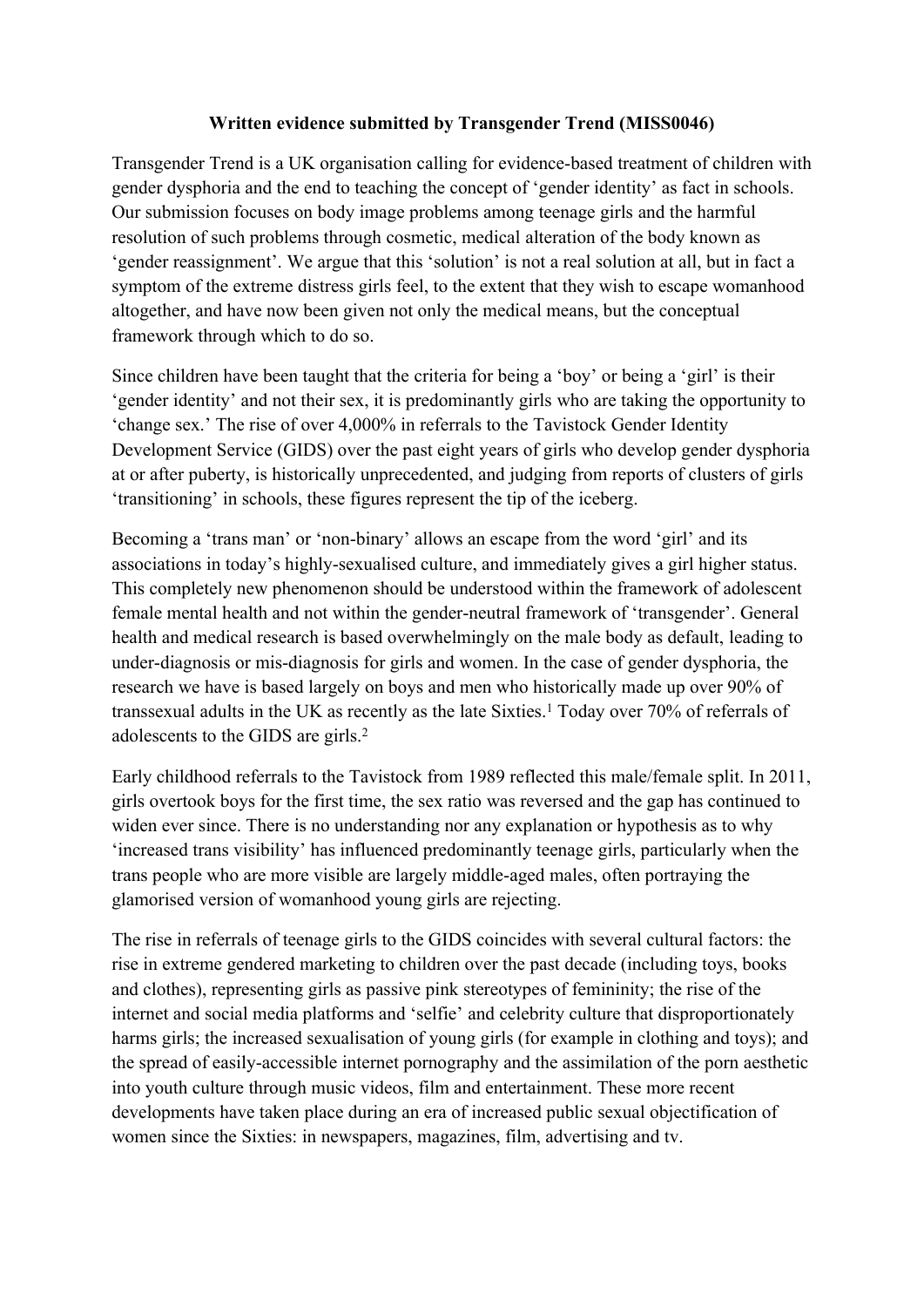The harmful impact on girls and women of the increasingly hyper-sexualised cultural representation of themselves throughout the decades since the Sixties has been welldocumented.

### The impact of poor body image

Girls are particularly at risk of poor body image. This may be exacerbated by race, disability (including autism), age and sexual orientation. We focus on girls in general in adolescence.

The Mental Health Foundation Body Image report last year found:

"In our survey, 46% of girls reported that their body image causes them to worry 'often' or 'always' compared to 25% of boys."<sup>3</sup>

Surveys such as this consistently find that girls suffer body image problems at a significantly higher rate than boys, although issues such as low body confidence and eating disorders have also increased in boys along with the increasing objectification of the male body over the past decade.

An Ofsted survey in 2011 of 150,000 children found that by the age of 10 a third of girls cited their bodies as their main source of worry:

"16% of fifteen- to seventeen-year-olds have avoided going to school because they felt bad about their appearance and 20% have avoided giving an opinion in public because of it. One in three girls would consider cosmetic surgery."<sup>4</sup>

# What contributes to poor body image?

We have been aware of the contributing factors to poor body image in girls since the report from the American Psychological Association Task Force on the Effects of the Sexualisation of Girls (2007).

"Research also links exposure to sexualized female ideals with lower self-esteem, negative mood and depressive symptoms among adolescent girls and women. In addition to mental health consequences of sexualization, research suggests that girls' and women's physical health may also be negatively affected, albeit indirectly."<sup>5</sup> 

The government-commissioned Sexualisation of Young People Review by Dr Linda Papadopoulos (2010) suggested in the executive summary that this sexualisation starts early:

"Children and young people today are not only exposed to increasing amounts of hyper-sexualised images, they are also sold the idea that they have to look 'sexy' and 'hot'. As such they are facing pressures that children in the past simply did not have to face. As children grow older, exposure to this imagery leads to body surveillance, or the constant monitoring of personal appearance. This monitoring can result in body dissatisfaction, a recognised risk factor for poor self-esteem, depression and eating disorders. Indeed, there is a significant amount of evidence that attests to the negative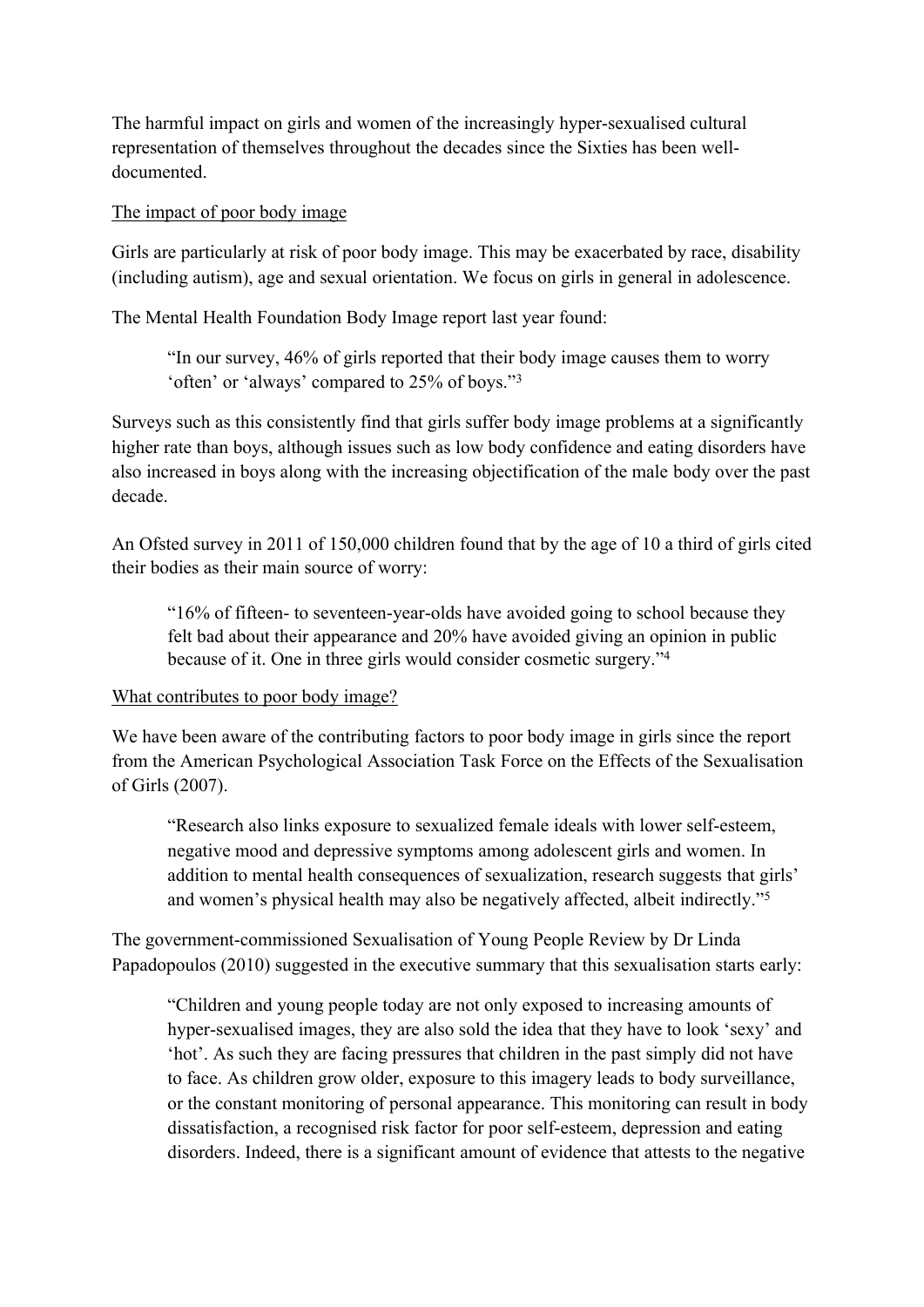effects of sexualisation on young people in terms of mental and physical health, attitudes and beliefs<sup>"6</sup>

In this report Papadopoulos foresaw the mainstreaming of the sex industry and the spread of mainstream pornography through the rise in new technologies and its damaging effects on the health of young girls as well as the rise in assaults against them.

### What are the long-term effects?

Poor body image creates self-consciousness and a lack of confidence in the world and your right to take up space in it. Girls know that to be acceptable, the most important thing about them is how they look. This can lead to girls 'dumbing down' and focusing their efforts and energy on their appearance rather than their achievements.

Science writer, Matthew Hutson, wrote of the impact of objectification in Aeon magazine (2013):

"Yet it doesn't make sense to teach people from a young age that they are most highly valued as bodies. Sexualisation — resulting from beauty pageants or the general media landscape — leads girls and women (and sometimes boys and men) to be dehumanised by others, and it also leads to self-objectification, where that dehumanisation is internalised. Focusing on one's worth to others as a body can lead to eating disorders, reduced self-esteem, and depression. Girls can also fall prey to sexual stereotypes, avoiding other, more intellectual pursuits."<sup>7</sup>

A study by the Future Foundation think tank (2012) showed that:

"A generation of Britain's best and brightest young women is being held back from fulfilling its potential to produce future leaders, entrepreneurs and trendsetters because of insecurity and relentless societal pressure for girls to strive for physical perfection<sup>"8</sup>

What is the impact of media consumption on people's body image, does it impact their mental health?

Media features again and again in reports on the pressures on girls to look perfect. The Girlguiding Girls' Attitudes survey has provided statistics in this area for years.

The 2016 survey into the views of the UK's girls and young women, which surveyed over 1,500 young people, revealed that "36% of seven- to 10-year-old girls say people make them feel like the most important thing about them is the way they look" and that "almost 40% of the same group feel they are not pretty enough, and 25% feel they need to be "perfect". One in six feel ashamed or embarrassed of how they look.

"The findings suggest that the problem may be getting worse, with the survey reflecting a five-year decline in girls' body confidence. Almost 40% of girls aged seven to 21 do not feel happy with how they look in 2016, compared with 27% in  $2011$ ."<sup>9</sup>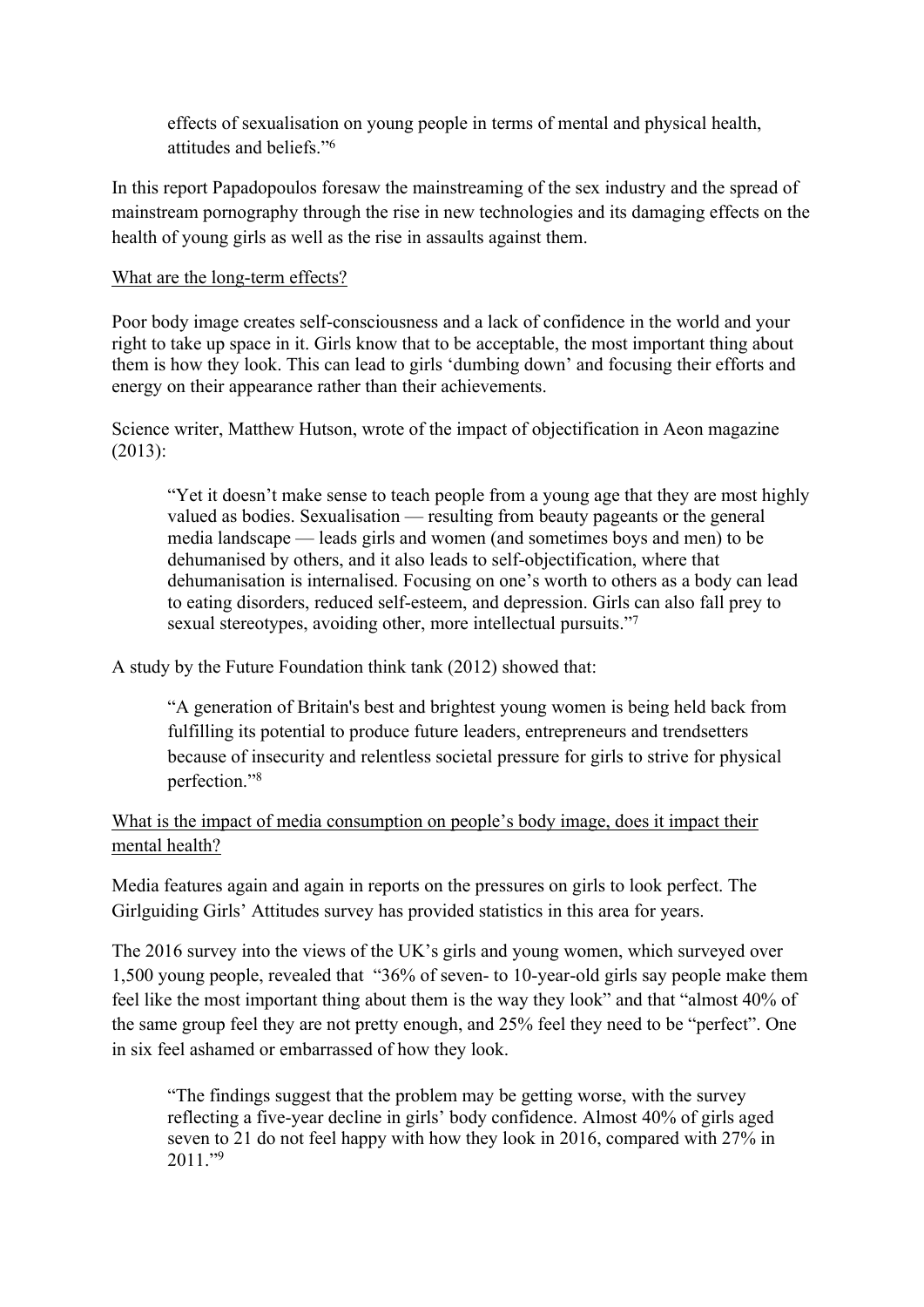Laura Bates of Everyday Sexism commented on the survey with some observations from her own work with girls in schools:

"Even at the age of just 12 or 13, girls already know that we live in a world where women are judged, first and foremost, not on their abilities or achievements, but how closely they match up to an unrealistic, media-mandated beauty standard. They feel, deeply, that they must strive to emulate the tall, thin, white, large-breasted, longlegged, glossy-haired, perfect-skinned models they see everywhere in adverts and magazines. They specifically reference the women they have seen online, from the unrealistic body shapes of pornography to "perfect Instagram girls".<sup>10</sup>

Papadopoulos (2010) makes reference to the fact today's generation of young people is growing up in an environment saturated with images as never before:

"The world is saturated by more images today than at any other time in our modern history. Behind each of these images lies a message about expectations, values and ideals. Women are revered – and rewarded – for their physical attributes and both girls and boys are under pressure to emulate polarised gender stereotypes from a younger and younger age. The evidence collected in this report suggests these developments are having a profound impact, particularly on girls and young women."

Emerging evidence suggests that girls are the highest users of social media and that there is a link between high social media use and depression in girls.<sup>11</sup> The Millenium cohort study (2019) showed that girls' much-higher rate of depression than boys is closely linked to the greater time they spend on social media and that as many as three-quarters of 14-year-old girls who suffer from depression also have low self-esteem and are unhappy with how they look.

The report from the APA Task Force on the Effects of the Sexualisation of Girls found that:

**"**Frequent exposure to media images that sexualize girls and women affects how girls conceptualize femininity and sexuality. Girls and young women who more frequently consume or engage with mainstream media content offer stronger endorsement of sexual stereotypes that depict women as sexual objects".

Papadopoulos (2010) found that:

"Exposure to the sexualised female ideal is linked with lower self-esteem, negative moods and depression in young women and girls."<sup>12</sup>

A survey of over 1,000 girls aged 14-21 for the Plan International State of Girls' Rights in the UK 2020 report found that:

"Girls' bodies are constantly scrutinized and stigmatised: Cultural pressure to look a certain way remains a key source of anxiety in girls' lives […] From the images they see in the media to harmful comments at school, girls are feeling pressured to conform to unrealistic beauty and body standards. This is exacerbated by the exponential number of images girls are exposed to today – both online and offline."<sup>13</sup>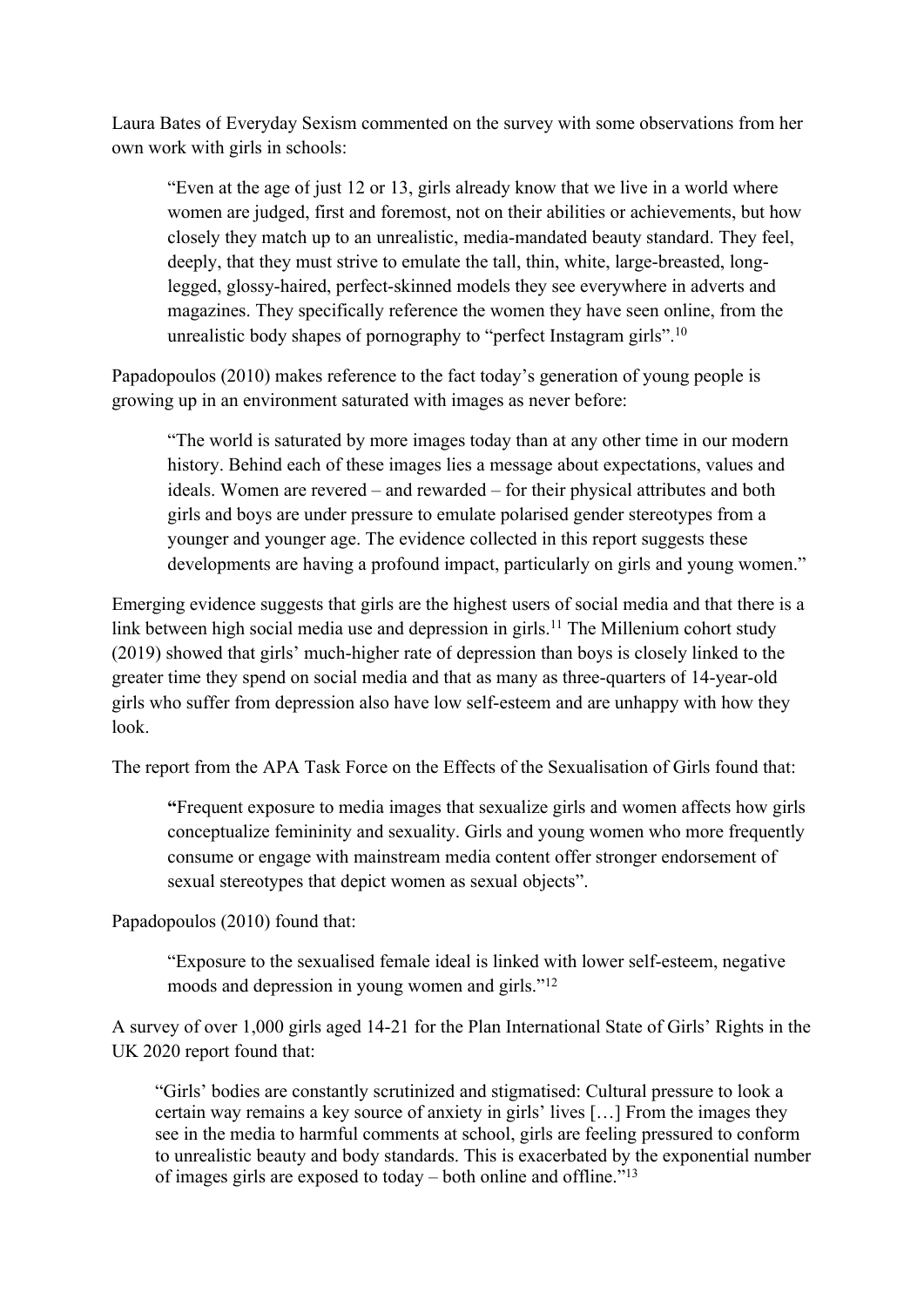What is the relationship between poor body image and mental health conditions including eating disorders?

The APA Task Force on the Effects of the Sexualisation of Girls found that:

"In the emotional domain, sexualization and objectification undermine confidence in and comfort with one's own body, leading to a host of negative emotional consequences, such as shame, anxiety, and even self-disgust."<sup>14</sup>

The Papadopolous report (2010) also linked poor body image caused by idealised notions of beauty with eating disorders:

"The mass media promotes and reinforces an idealised notion of beauty for both men and women, presenting standards – of thinness for women and of muscularity for men – that few can ever hope to achieve. The effects of this are apparent – eating disorders are on the rise. The eating disorder charity BEAT estimates that 1.6 million people in the UK have an eating disorder. The vast majority of these – some 1.4 million – are female. And now we're starting to see what happens when you tweak the message – young women need to be not only thin, but also sexually desirable. As anorexia increases so now does the number of young women having breast implants at an increasingly younger age."<sup>15</sup>

Girls develop eating disorders in an attempt to control their bodies to meet impossible standards, or to try to escape the sexualisation that inevitably comes to them once their bodies start developing at puberty. Teachers report to us that the impact of often degrading, humiliating and abusive pornography which is now easily accessible on children's smart phones, is felt by girls as young as twelve who admit they are terrified of sex. The attempt to prevent the body from developing into that of a woman is a protection against the role that girls see they are expected to play, a role that involves pain and humiliation they are supposed to accept and enjoy.

The full range of the harmful effects on girls of this sexist and sexualised culture, outlined in these reports, is as following:

- Lack of confidence in and comfort with own body
- Shame, anxiety, self-disgust
- Low self-esteem, low self-worth
- Depression, negative mood
- Eating disorders, anorexia, bulimia
- Negative impact on body image and sense of self
- Body dissociation and self-objectification
- Self-harming behaviours
- Increased vulnerability to seek cosmetic surgery

We see a similar list of co-existing mental health issues in an increasing number of teenage girls presenting to gender clinics. The difference between now and 2007 when the APA Taskforce report was published, is that violent porn culture has expanded even further into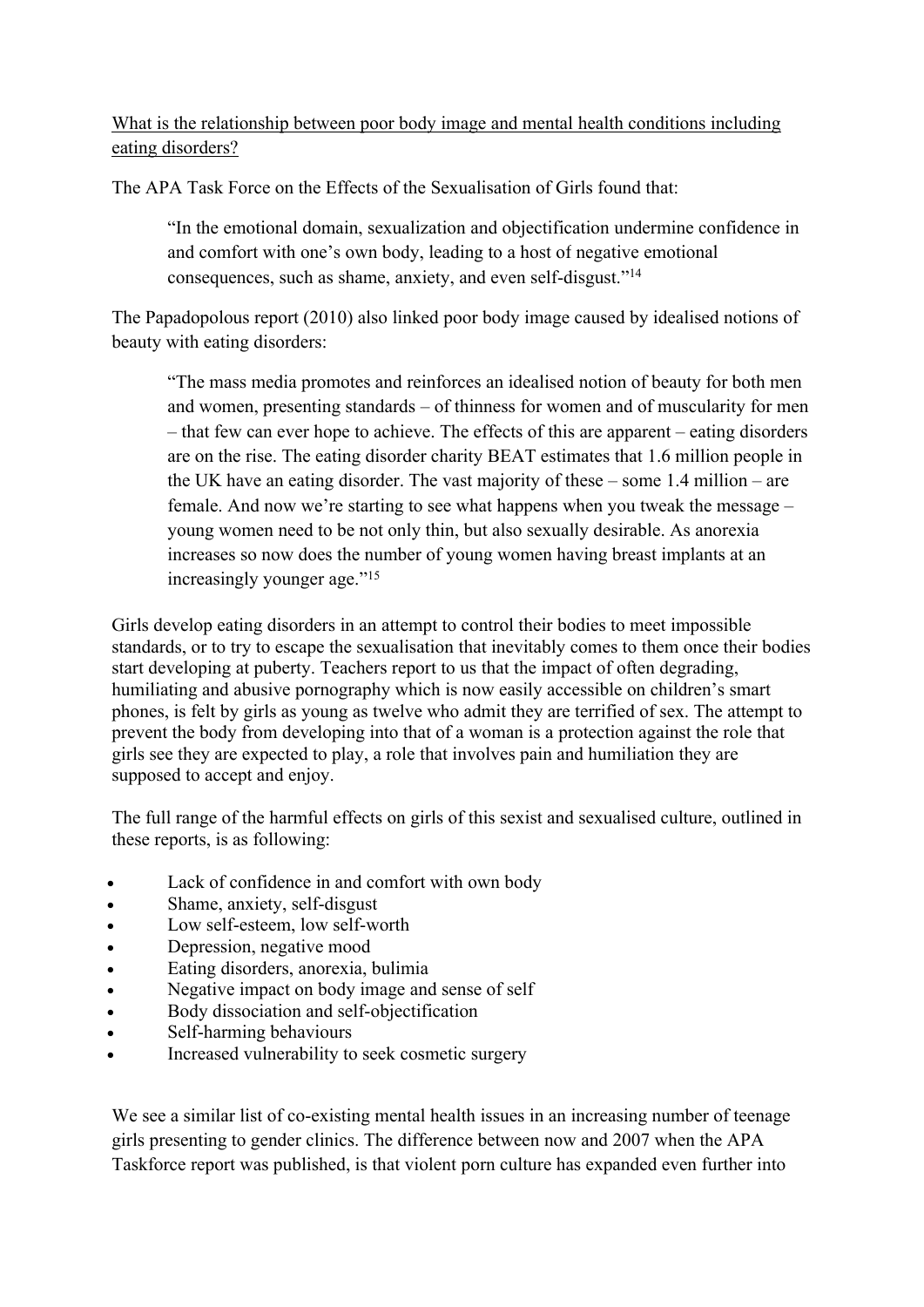the lives of young people. A common report from female detransitioners is that they experienced some of these symptoms along with internalised misogyny.

Society has already primed girls to see their own bodies as "wrong;" to view them as objects in need of 'fixing' and perfecting. The dissociation with the physical body has already been created, along with the sense of failure and self-blame. It's not a big step from the selfharming body-modification attempts girls already make to the idea of chemical hormones, breast-binding and mastectomy. As long as society continues to objectify and dehumanise women and value them as commodities above all else, more girls will see themselves as failing to be "real" women and we'll see more vulnerable girls wanting to opt out of womanhood altogether.

There has been a lack of will from successive governments to tackle the spread of porn culture and the objectification and hyper-sexualisation of girls and young women over the past few decades. The research has existed, the results have been known and the recommendations have been made. For example:

The UN Commission on the Status of Women Report March 15<sup>th</sup> 2013 Resolution:

"Recognize the important role the media can play in the elimination of gender stereotypes, [...] strengthen self-regulatory mechanisms to promote balanced and nonstereotypical portrayals of women with a view to eliminating discrimination against and the exploitation of women and girls and refraining from presenting them as inferior beings and exploiting them as sexual objects and commodities and instead present women and girls as creative human beings, key actors and contributors to and beneficiaries of the process of development."

Recommendation from the Expert panel re the media:

"a. Strengthen regulatory frameworks with regard to media, advertising imagery, texts, games and other popular culture mediums which portray women or girls in a discriminatory, degrading or stereotypical way.

b. Engage all media agencies that currently produce, or provide platforms for the distribution of, material/content which objectifies girls and women."<sup>16</sup>

The Shadow report from the UK CEDAW Working Group assessing the UK Government's progress in implementing the United Nations Convention on the Elimination of All Forms of Discrimination Against Women (CEDAW) April 2013 made this recommendation:

"There is much research into the harms associated with the objectification process in relation to male-female relations and gender roles. This has been shown to impact upon the health and well-being of girls and women, and to play a role in reinforcing discrimination. In the light of such evidence, it is wholly inadequate and inappropriate to regulate sexually objectifying imagery in relation to subjective notions of 'taste and decency', which actually serve to trivialise the issue. A more appropriate guide for regulation would be to use and to build upon criteria which addresses objectification and, in particular, sexual objectification."<sup>17</sup>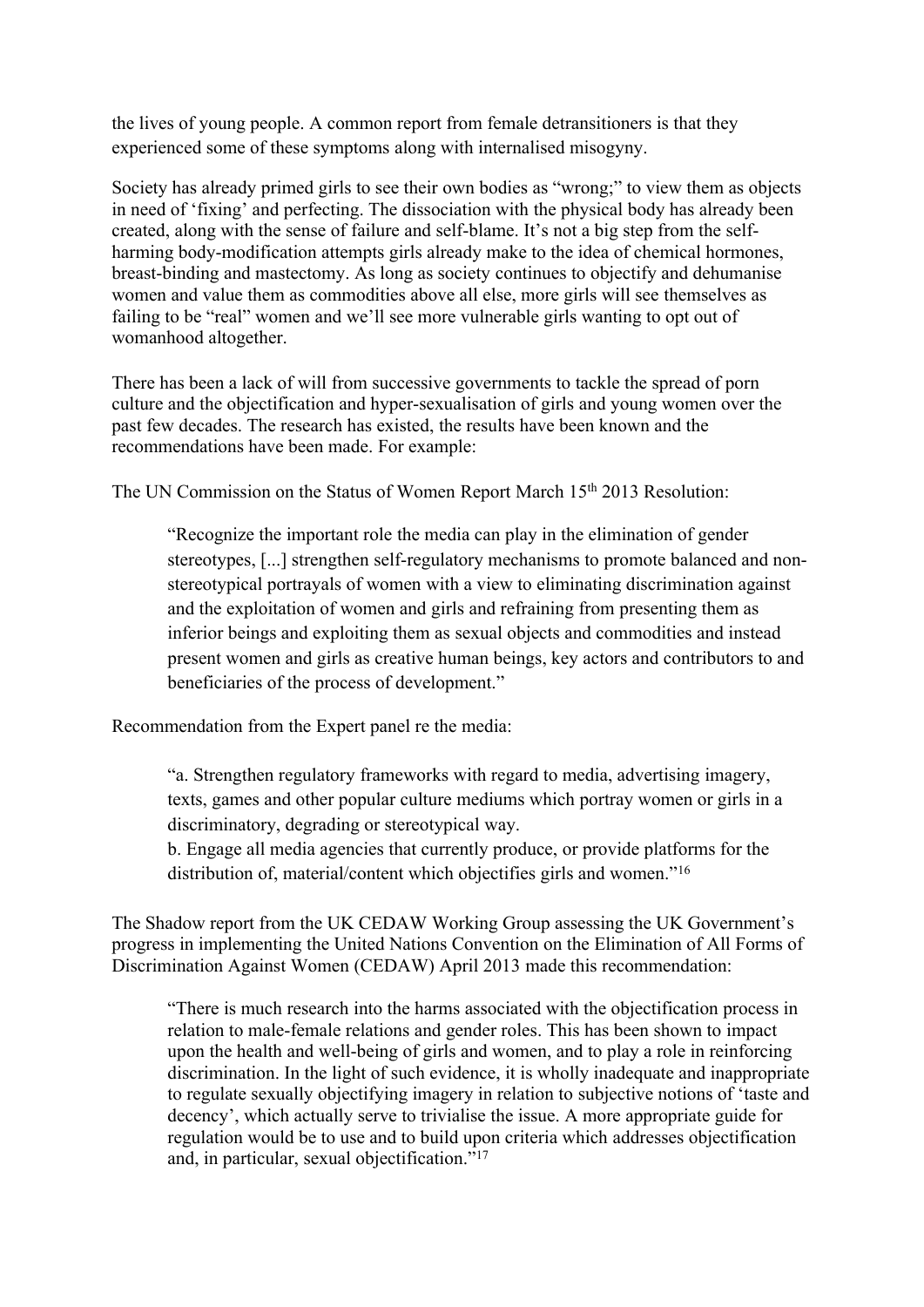The Istanbul Convention Article 17 – Participation of the private sector and the media states:

"Parties shall encourage the private sector, the information and communication technology sector and the media, with due respect for freedom of expression and their independence, to participate in the elaboration and implementation of policies and to set guidelines and self-regulatory standards to prevent violence against women and to enhance respect for their dignity.

Parties shall develop and promote, in co-operation with private sector actors, skills among children, parents and educators on how to deal with the information and communications environment that provides access to degrading content of a sexual or violent nature which might be harmful."<sup>18</sup>

Report on Eliminating Gender Stereotypes in the EU December 2012:

**"**Negative gender stereotypes can therefore have a significant influence on young women's confidence and self-esteem, particularly on teenagers, resulting in a restriction of their aspirations, choices and possibilities for future career possibilities. Given the media's significant influence on people's perception on gender equality, special orientation courses are needed to raise awareness in Advertising Standard Committees and self-regulatory bodies about the negative influences of gender discrimination and stereotypes in the media; it should not be forgotten that gender equality is a fundamental human right."<sup>19</sup>

This government must take urgent steps to stop the teaching in schools of 'gender identity' which can only be defined by regressive gender stereotypes. Girls' needs, rights and protections as the female sex must be prioritised. Gender dysphoria is the latest and most extreme expression of body hatred and rejection and it is the causes and the solutions to that problem that this government must urgently address; the solution is not for girls to become boys.

June 2020

# **References**

<sup>1</sup> [http://data.parliament.uk/writtenevidence/committeeevidence.svc/evidencedocument/women-and](http://data.parliament.uk/writtenevidence/committeeevidence.svc/evidencedocument/women-and-equalities-committee/transgender-equality/written/19532.html)[equalities-committee/transgender-equality/written/19532.html](http://data.parliament.uk/writtenevidence/committeeevidence.svc/evidencedocument/women-and-equalities-committee/transgender-equality/written/19532.html)

<sup>2</sup> [https://www.transgendertrend.com/from-adult-males-to-teenage-girls-the-movement-from-etiology-to](https://www.transgendertrend.com/from-adult-males-to-teenage-girls-the-movement-from-etiology-to-ideology/)[ideology/](https://www.transgendertrend.com/from-adult-males-to-teenage-girls-the-movement-from-etiology-to-ideology/)

<sup>3</sup> <https://www.mentalhealth.org.uk/publications/body-image-report/childhood>

<sup>4</sup> [https://www.dailymail.co.uk/health/article-1363725/Primary-schools-tackle-negative-body-image-year-olds](https://www.dailymail.co.uk/health/article-1363725/Primary-schools-tackle-negative-body-image-year-olds-battle-anorexia.html)[battle-anorexia.html](https://www.dailymail.co.uk/health/article-1363725/Primary-schools-tackle-negative-body-image-year-olds-battle-anorexia.html)

<sup>5</sup> <http://www.apa.org/pi/women/programs/girls/report.aspx>

<sup>6</sup> <http://dera.ioe.ac.uk/10738/1/sexualisation-young-people.pdf>